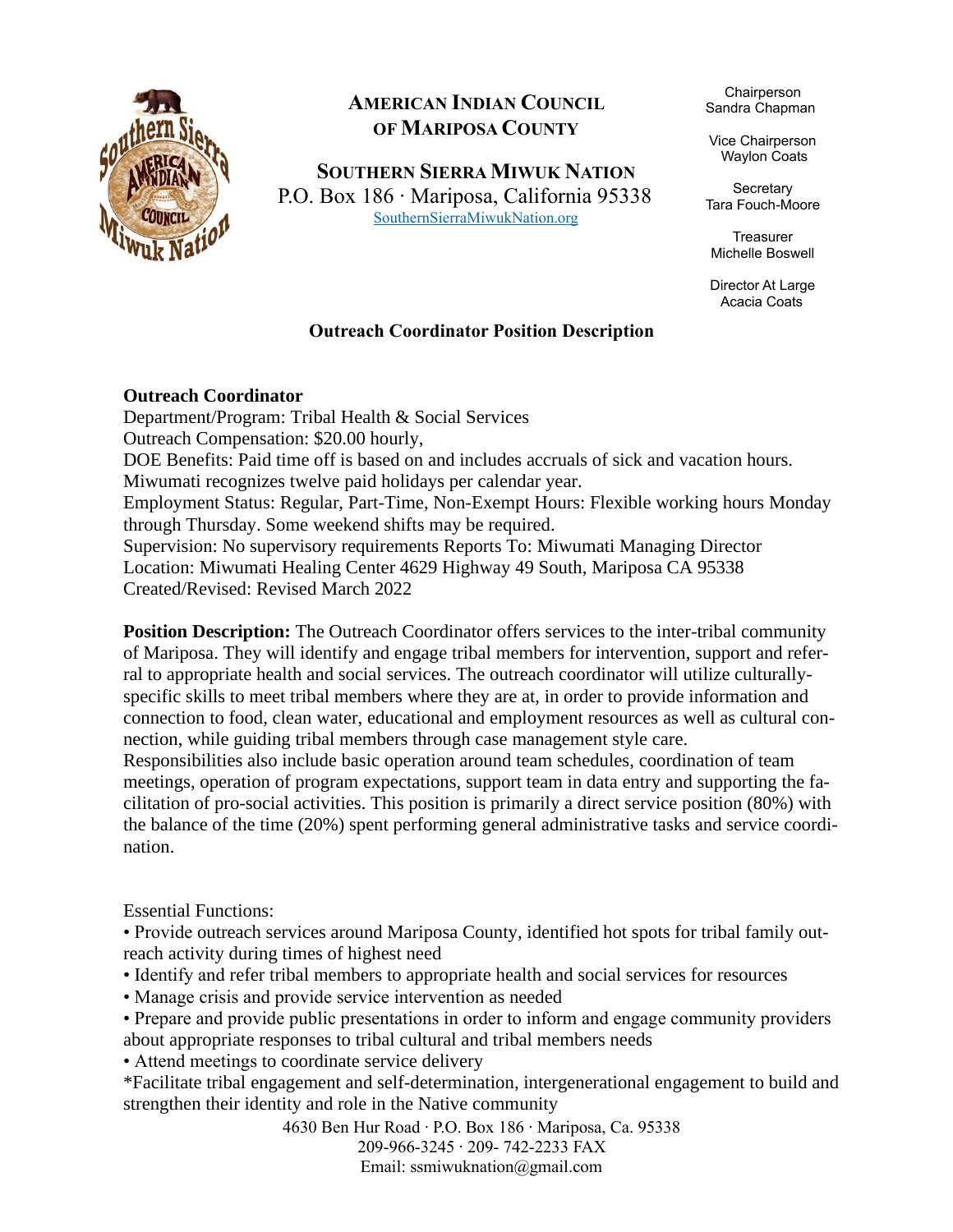Position Description continued:

Lead efforts to engage community/school referrals and outreach to appropriate services • Coordinate meeting grant objectives and outcomes for various contracts funded through local and statewide government support

• Assist with grant writing and reporting to grow the program,

• Support staff in meeting grant objectives in a culturally specific manner including leading the team in conducting outreach and subsequent enrollment of Native youth who would benefit from the programs

Additional Duties: • Additional Outreach Coordinator Duties: • Other duties as assigned by managing director

• Additional Miwumati Healing Center Duties: o Understand and adhere to confidentiality o Coordinate wraparound services effectively with other programs and staff o Input data, and maintain Miwumati and/or contractually required information database systems to track client information ▪ Includes entering client data, assisting and/or preparing periodic reports

o Represent Miwumati with the utmost professionalism at community events and other public relations opportunities o Work as an active member of departmental team o Participate actively in cross-departmental team projects o Contribute to fostering a safe and secure environment for community members and staff

**Qualifications:** Education & Training: • College graduate preferred with Bachelor's Degree in Social Work, Counseling, Education, or similar field preferred. o An equivalent combination of education and experience may be an acceptable substitute • Knowledge of service systems and tribal related issues for rural community • Knowledge and expertise in working with trauma impacted tribal families • • Knowledge of local community resources and experience with workforce system and social service agencies, especially with low-income and ethnic minority clientele • Knowledge of Native American history, an understanding of the diversity of the local American Indian/Alaskan Native community

**Skills:** • Ability to deal with different people and situations appropriately, including effective communication with people from diverse backgrounds • Ability to stay composed and exercise good judgment in stressful situations, such as dealing with distressed and/or demanding clients • Ability to communicate with and develop positive relationships with tribal members, including skills such as: o Listening in a non-judgmental way o Using respectful language o Being direct and clear as appropriate o Avoiding power struggles o Honoring client confidentiality o Communicating effectively with both young people and adults • Ability to connect with clients in a manner that successfully motivates them to achieve better outcomes • Ability to develop and maintain professional and trusting relationships • Ability to actively support and work with sexual minority and culturally diverse staff, participants, and community • Ability to work independently and efficiently in a variety of community-based, non-traditional settings • Ability to work in an interdisciplinary team setting • Ability to consistently apply sound decision-making procedures and a thorough analysis of the situation when solving problems • Ability to work in high-risk community settings during non-traditional hours • Ability to be extremely flexible when managing changing priorities and schedules, without compromising quality of outcomes, ability to complete tasks, or uphold commitments • Ability to meet multiple, sometimes conflicting deadlines or workload demands by applying strong organizational systems and efficiently managing time • Ability to respect and honor cultural and human diversity, including: o Exhibiting an awareness of commonalities and differences (such as gender, race, age, culture, ethnicity, class, religion, disability) among youth of diverse backgrounds and shows respect for those of different talents, abilities, sexual orientation and faith o Building on

> 4630 Ben Hur Road ∙ P.O. Box 186 ∙ Mariposa, Ca. 95338 209-966-3245 ∙ 209- 742-2233 FAX Email: ssmiwuknation@gmail.com